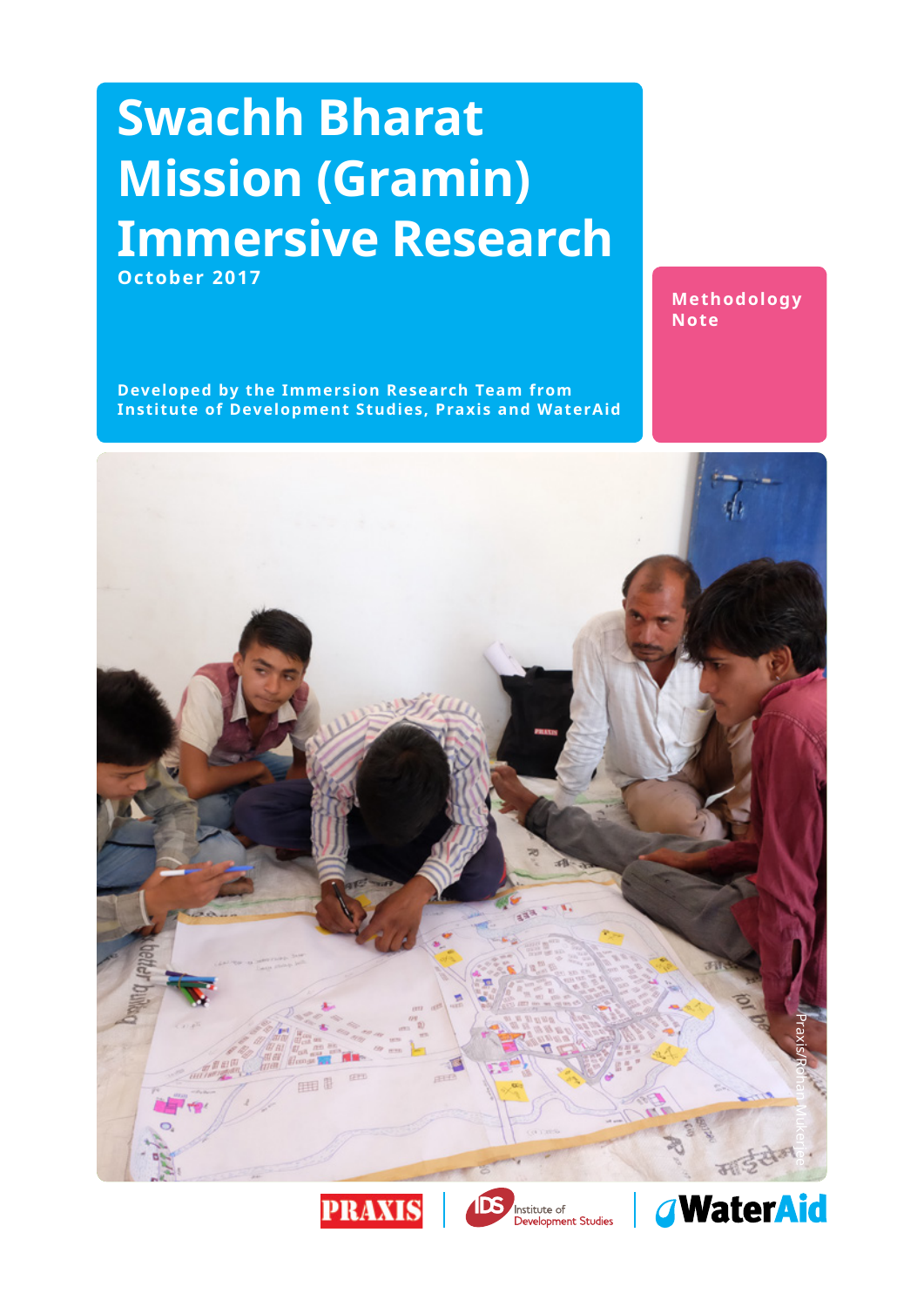# **Contents**

| <b>Background</b>                                       | $\overline{\mathbf{3}}$ |
|---------------------------------------------------------|-------------------------|
| <b>What is immersive research?</b>                      | $\overline{\mathbf{3}}$ |
| <b>Context</b>                                          | $\overline{\mathbf{4}}$ |
| <b>Our process</b>                                      | 5                       |
| Our approach to immersive research behaviour and ethics | 6                       |
| The sequence of processes we adopted                    | $\overline{7}$          |
| The agenda for our fieldwork                            | 8                       |
| <b>Benefits of immersive research</b>                   | 9                       |
| <b>Challenges faced in this immersive research</b>      | 10                      |
| <b>Findings and follow up</b>                           | 11                      |
| <b>Final reflection and suggestions</b>                 | 12                      |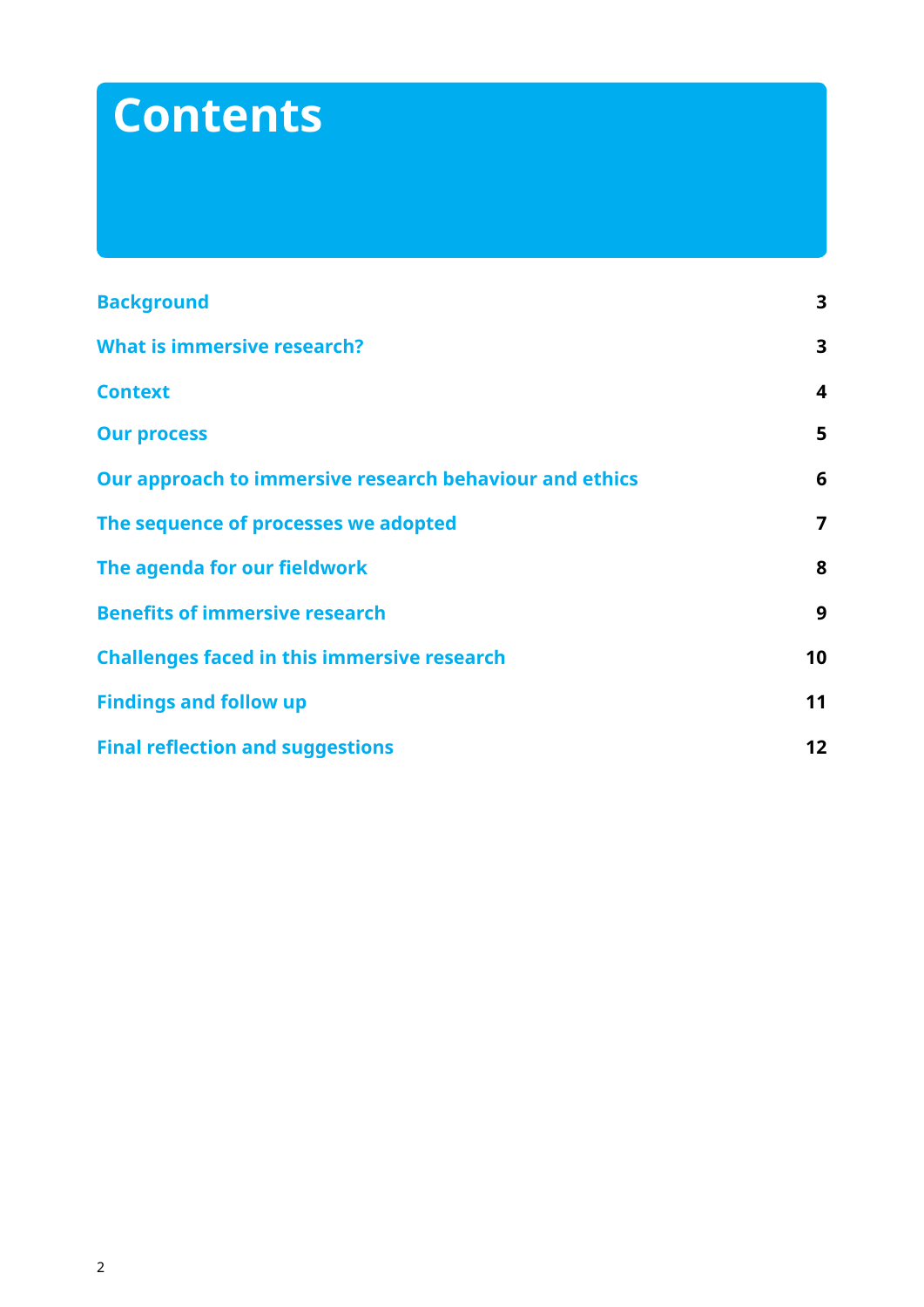### <span id="page-2-0"></span> $\begin{array}{|c|c|} \hline \textbf{0} & \textbf{1} \end{array}$ **Background**

A team of researchers from the Community Led Total Sanitation (CLTS) knowledge hub at the Institute of Development Studies, WaterAid and Praxis adopted an Immersive Research Approach (IRA) to try to gain indepth understanding of ground realities and community perspectives relevant

for the Swachh Bharat Mission-Gramin (SBM-G). We sought to learn and be open to emerging findings, while keeping a focus on behaviour change. **This note describes what we did, what we learnt, challenges we faced, and lessons and guidance for its use by others.**

## **What is immersive research?**

The IRA that we adopted was inspired by past experience with immersions<sup>1</sup> and also by the Reality Check Approach<sup>2</sup> (RCA) which has now been used for policy and poverty related research in over seven countries. In our immersive research, as in the RCA, immersions are undertaken in a few purposively selected communities. **Researchers live with families, typically for 3-5 days and nights, and then meet together and compare findings. In their communities, they learn open-endedly from lived experience, observation** 

#### **and conversations. There are no questionnaires or interview schedules.**

Efforts are made to offset elite bias and to include those who are marginalised or very poor, and also children, youth, women, girls and people with disabilities and aged. Meeting time and places are decided as per people's convenience. Relationships of trust are sought. Researchers participate in household tasks, wander around and observe, have unplanned conversations, are open to surprises and follow up flexibly on whatever is new and relevant.

 $1$  For a substantial review of immersions see Participatory Learning and Action 57 Immersions: learning about poverty face-to-face, December 2007 **<https://www.iied.org/pla-57-immersions-learning-about-poverty-face-face>**

2 **<www.reality-check-approach.com/>**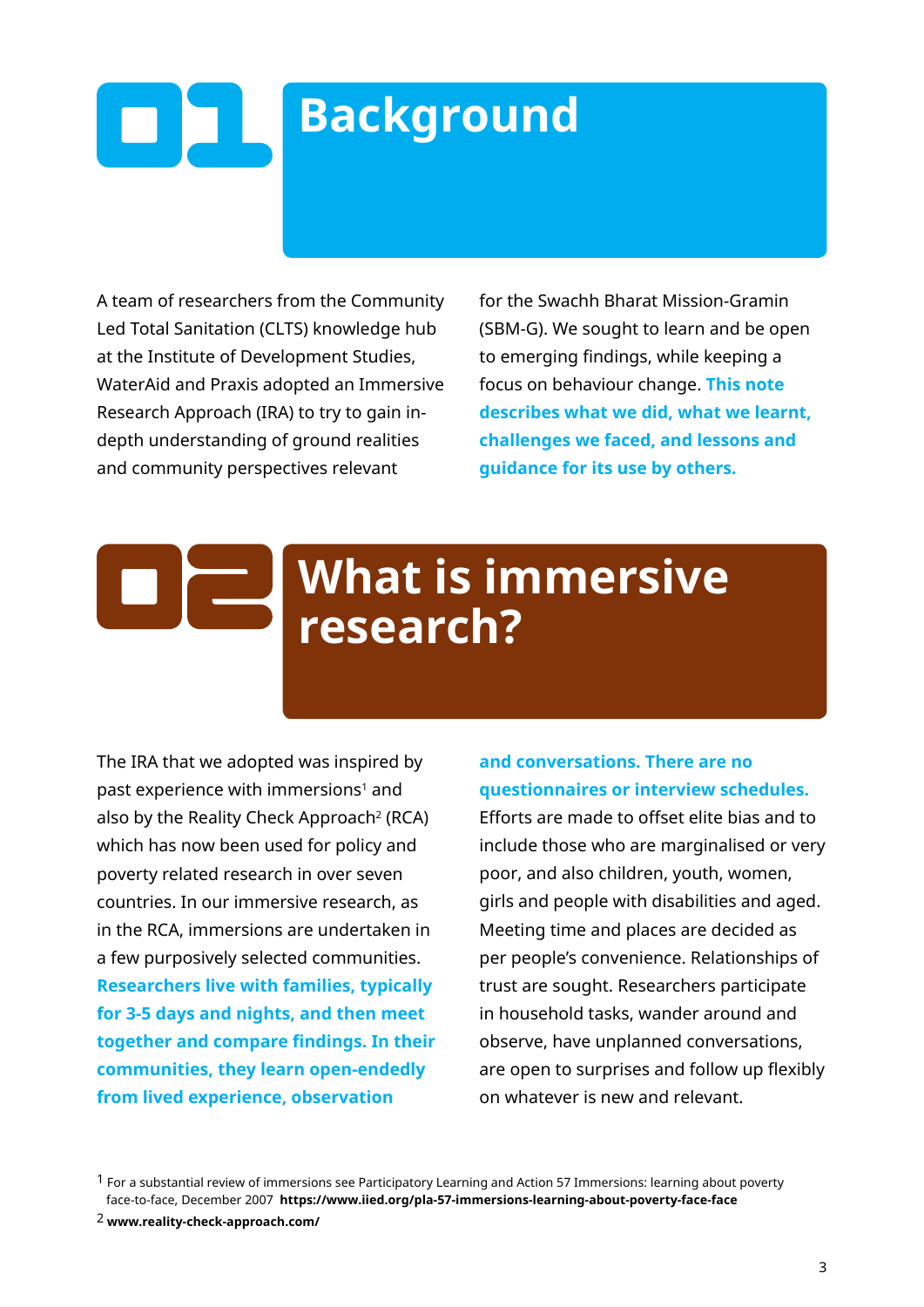### <span id="page-3-0"></span> $\blacksquare$ **Context**

We undertook this IRA in the context of the ongoing Swachh Bharat Mission (SBM) with two purposes: to test and develop the IRA methodology; and to gain substantive timely insights which might not be so readily accessible with other conventional methods. We saw timeliness and depth as critical components because of the extreme urgency of the programme.

The SBM-G was launched in October 2014 with the target of achieving an open defecation free (ODF) rural India in five years. Although collective behaviour change is policy, and CLTS methods have been widely applied, the default mode has been to give priority to the easier task of toilet construction. Much has been achieved but the budget allocations and actual expenditures for information, education and communication (IEC) have been low and the quality of implementation of collective behaviour change approaches like CLTS at scale has been varied and often questionable<sup>3</sup>. Moreover, households gaining access to toilets do not necessarily all use them or use them all the time4.





<sup>3</sup> Source: **<http://sanitation.indiawaterportal.org/english/node/3234>**; Budget 2015: Sanitation and the Swachh Bharat Mission, March 2015

<sup>4</sup> Source: **<http://www.accountabilityindia.in/how-swachh-bharat-two-years>**; How Swachh is Bharat two years on? October 2016 and Report of the 2016 Rural Immersion Programme, Indian Institute for Management across 13 districts in Madhya Pradesh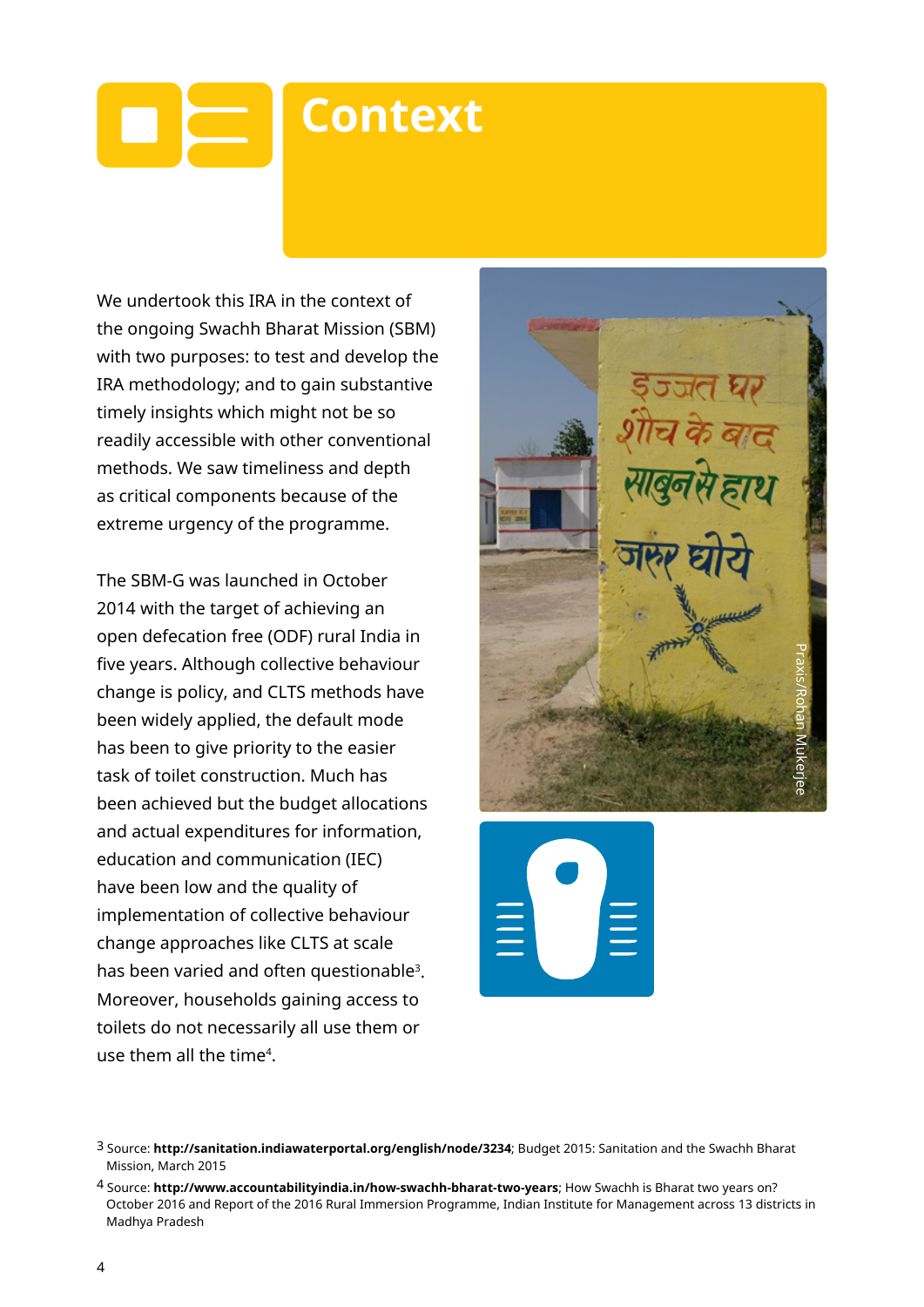# <span id="page-4-0"></span>**Our process**

We decided to work mostly in pairs, each member of a pair living with a different family in the same village. We recognised the importance of having female researchers for easy conversations with women and girls. The villages were to be in three districts declared ODF recently – three villages in Sehore in Madhya Pradesh (MP), two in Shamli in Uttar Pradesh (UP), and three in Pali in Rajasthan.

After agreeing to the overall objectives of the study, we identified village selection criteria and contacted agencies to help with access to village communities and host families.

**We also brainstormed a long list of topics and issues, recognising that these could not all be covered. Major headings were:** 

- **many aspects of behaviour change - individual and collective, including intra-family dynamics**
- **behaviour change and vulnerable groups**
- **technology, and processes of construction and quality**

#### **Criteria for selection were:**

**Villages recently declared ODF, with mixed populations of multiple castes.**

**Host families to be not very affluent or influential or playing an active role in implementing the SBM-G (e.g. not the Sarpanch or Panchayat Secretary), and including female-headed households (in case of female researchers).**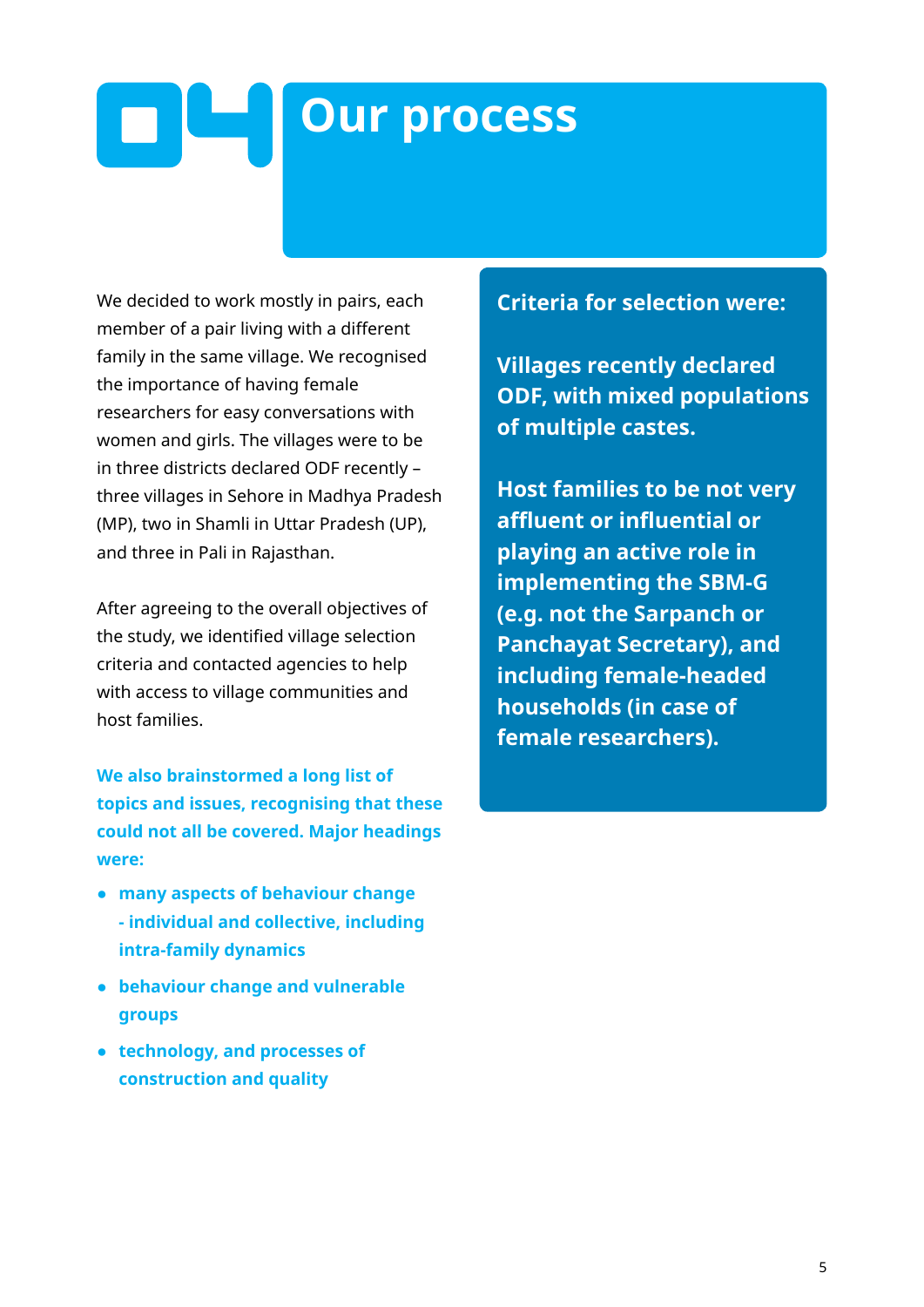### <span id="page-5-0"></span>**Our approach to immersive research behaviour and ethics**

We reflected on how we should behave. The list below draws on our experience in this IRA and may be of use to other teams that plan immersive research.

- Early on, meet and inform the Sarpanch and others in authority
- Listen actively and learn from the community
- Build rapport- introduce yourself, set an example of openness about yourself
- Be conscious of the limited means available to host families
- Get involved in daily activities of households and events in the community
- Respect of local culture and customs
- Explore times convenient for discussions and conversations (based on people's daily activities)
- Listen to anyone who wants to talk –researchers can be approached by anyone at odd hours
- Listen to minorities, those living on the fringes and outliers – a map (drawn or from the internet) and/or a list of religions/castes will help ensure inclusion (and ensure you reach out to those typically excluded because of gender, age and disability)
- Avoid taking notes during conversations but possibly use cards to note down discussion points visibly for respondents and take a photograph for record
- Only take photographs after seeking consent and if possible, send physical prints back to the community
- Avoid talking about toilets and sanitation at the first instance
- If needed/ useful, give a debriefing to the Panchayat and other officials on the last day
- When wandering around, take time and allow people to invite you in and let the conversations flow as per their interests
- Balance between sitting indoors and outdoors
- Try and engage children to take you around or to help with drawing charts
- Do not feel pressure to use facilitating tools
- Do not talk about sensitive issues that have implications on religious and caste sentiments, in any public forum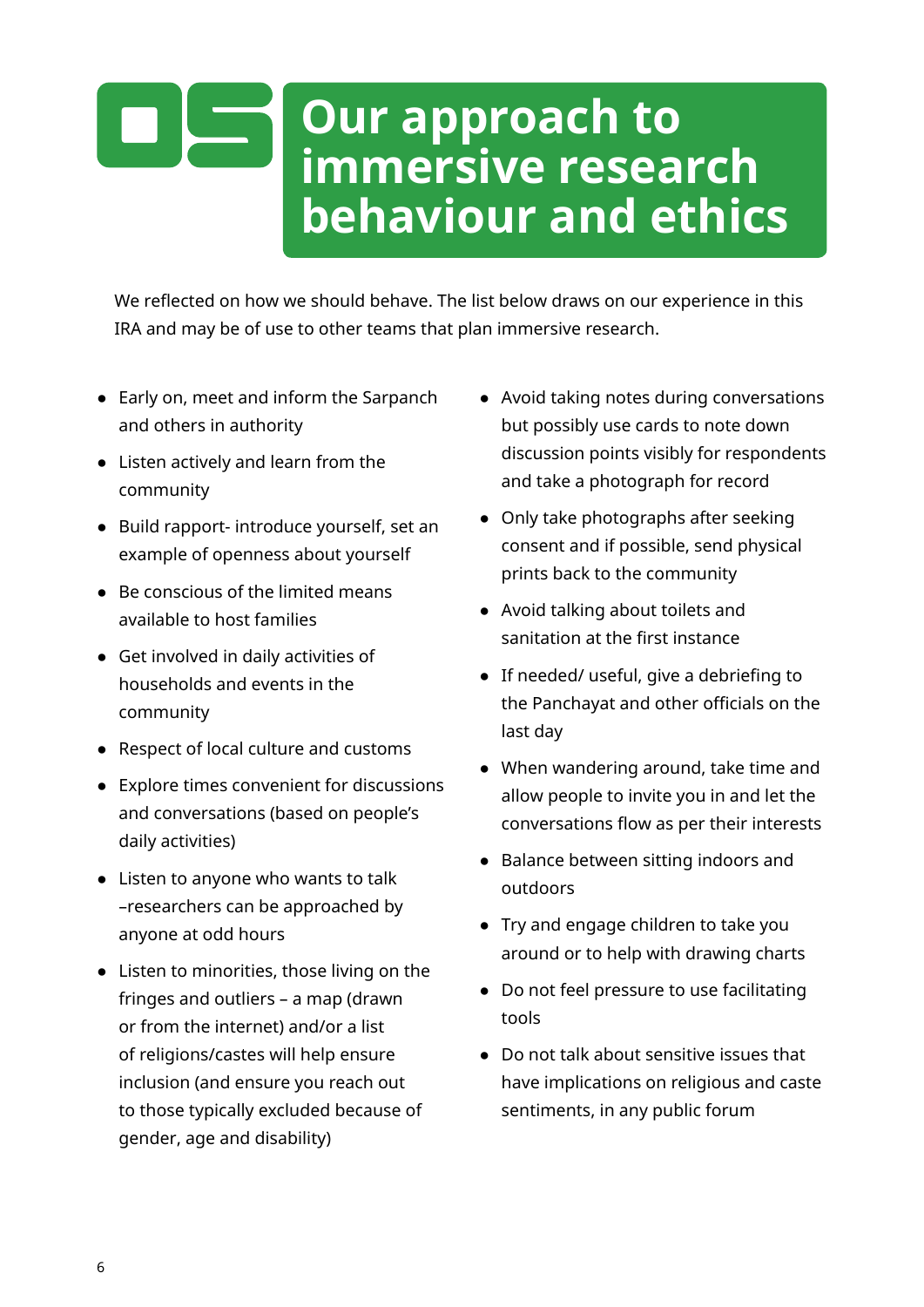- <span id="page-6-0"></span>● Build trust - do not lock your bag and belongings, consider avoiding taking with you expensive gadgets and goods
- Have daily team meetings and reflection on the process and learning

### **The sequence of**   $\blacksquare$ **processes we adopted**

#### The phases were:

1. **Two-day planning meeting** We discussed and agreed on the approach and process.

#### 2. **An initial phase in three villages in Sehore District, MP**

We began by living in three villages. 2–3 researchers constituted the team for each village and stayed there for three days and nights. A female researcher was included in each team. There was no pre-set sequence of activities. These evolved iteratively based on what had gone before.

#### 3. **Two-day workshop for sharing, reflection and planning**

We reconvened, and reported back to State and District officials, and took stock of immersion experiences in the three villages. Each team shared their learnings and reviewed their experiences critically. Key points to be corrected in the main phase were

that some host families were not from the poorer sections, and facilitation of the visit by a water, sanitation and hygiene (WASH) focused nongovernmental organisation (NGO) made the community more conscious of their responses. The main phase villages were selected by non- WASH NGOs.

#### 4. **The main phase**

The main phase followed in two villages in Shamli District, UP and three in Pali District, Rajasthan.

#### 5. **Workshop**

We then reconvened to share and consolidate findings.

#### 6. **Follow up**

We followed up with a sharing workshop for other stakeholders, more in-depth analysis, writing of three reports – Policy and Practice Note, a Main Report, and this one on methodology – and wider dissemination efforts.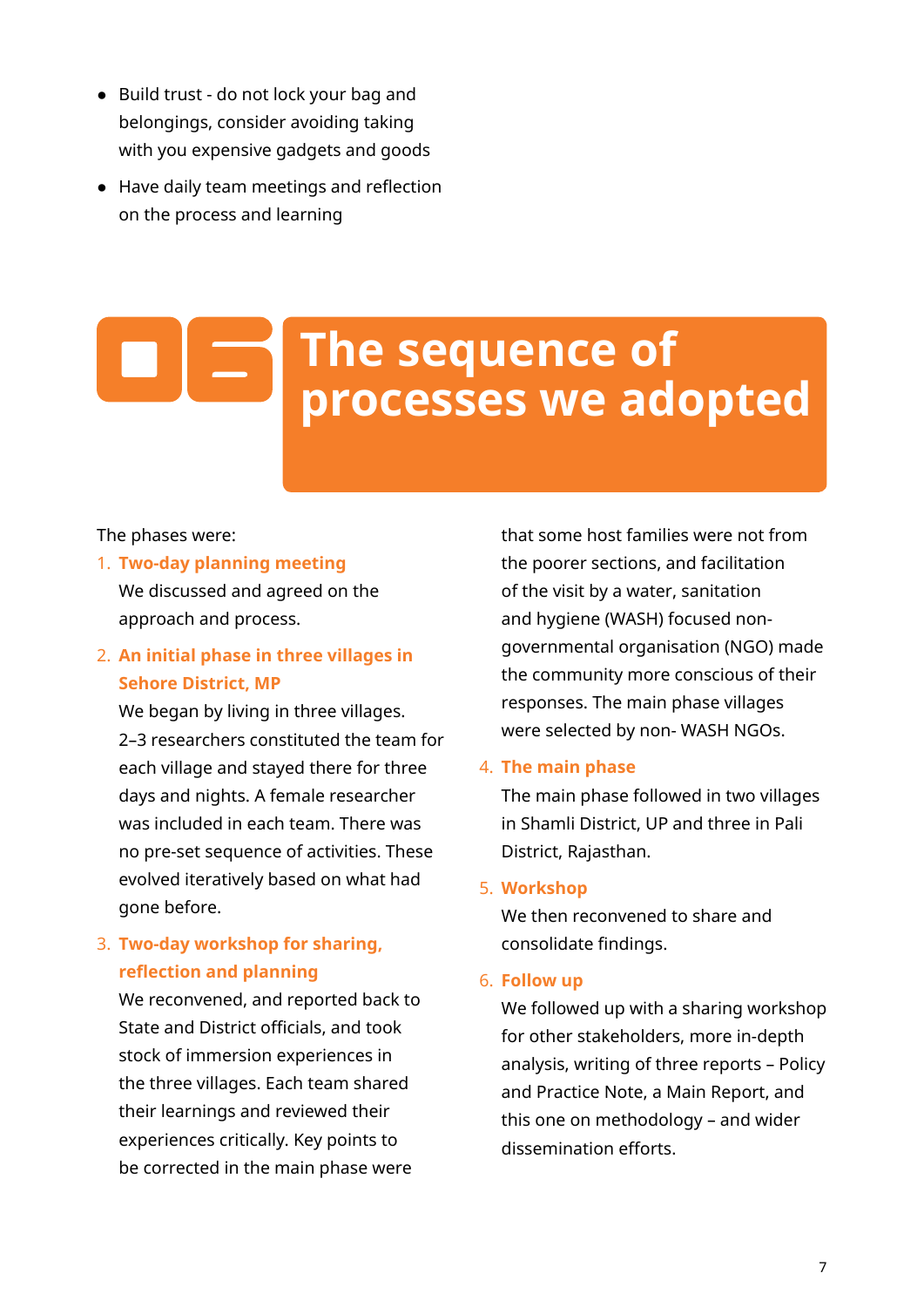# <span id="page-7-0"></span>**Agenda for our fieldwork**

In the initial two-day planning meeting, we agreed on key issues for inquiry. Not all issues would be explored by all field teams, and new issues were expected to come to light. To illustrate, some of the potential aspects, not all of which could be covered, were:

- Inter- and intra-family dynamics in behaviour change
- What really makes a difference for women, men, youth, boys, girls and old people in terms of behaviour change
- Impact of IEC materials and processes and innovations in IEC
- Process of constitution of various committees, their roles and performance
- Social pressure and sanctions, social pressures within communities - what drivers are self-contained and which ones are more social
- What worked best from the CLTS triggering
- What is the impact on women: behaviour change, use of toilets and menstrual hygiene management
- How the burden of additional water collection could be reduced
- Social and political dimensions of inclusion of vulnerable and marginalised sections of society
- The dynamics of triggering, sanctions and incentives
- Socio-cultural and political dynamics in the locations in terms of behaviour change, construction, use and maintenance of toilets
- Process, strategies and mechanism of construction of toilets adopted in different locations
- Technology, toilet design and innovations
- Quality of construction
- Coverage and exclusion of households
- Case studies of best practices and changes
- Institutional sanitation and maintenance

Besides village level officials, those from whom we hoped to learn included members of the host family, champions, members of self-help groups, aged and people with disabilities, children, and those with toilets who do not use them.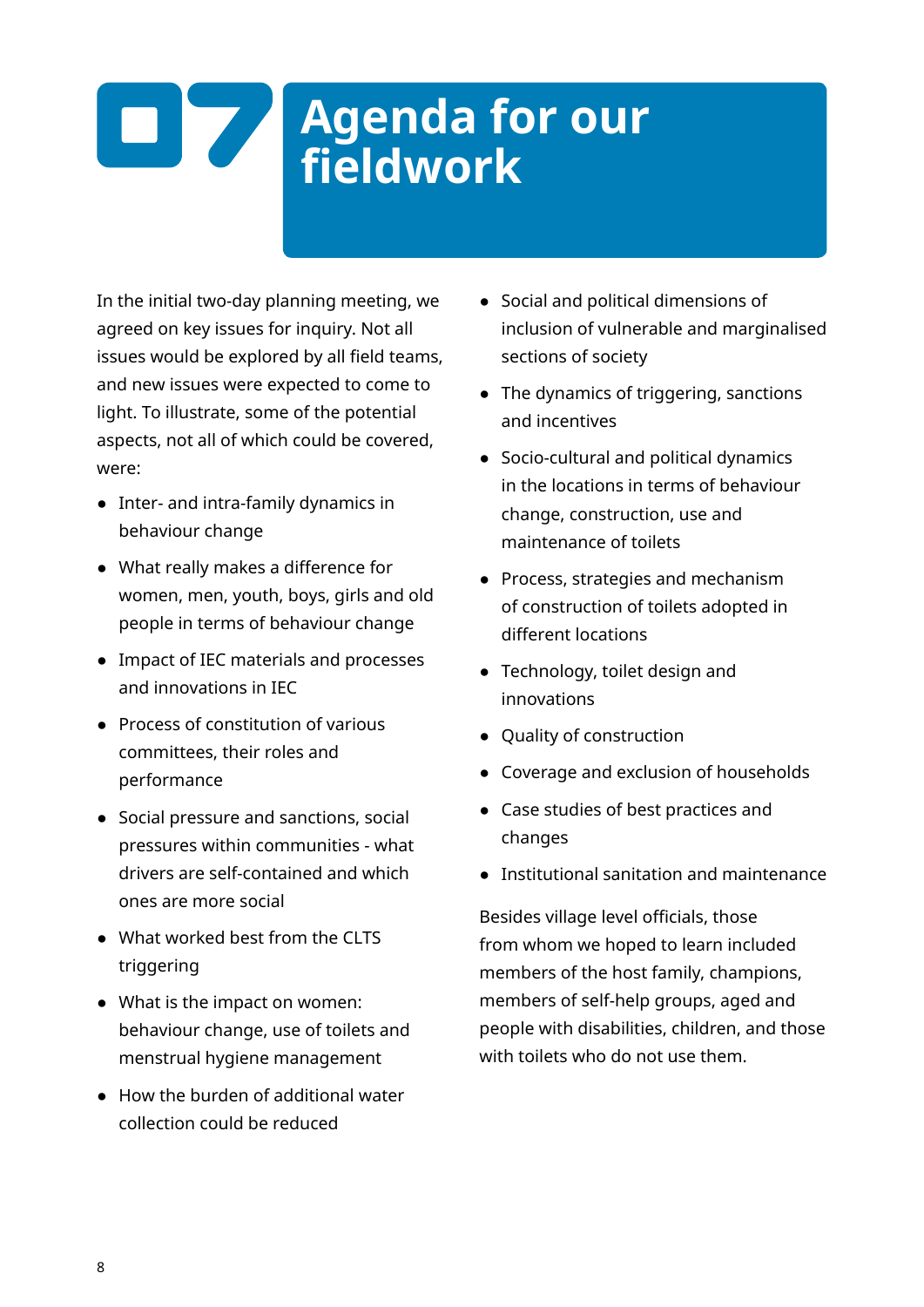### <span id="page-8-0"></span>**Benefits of immersive**   $\vert$  =  $\vert$ **research**

As we experienced them, notable benefits were:

#### ● **Immersive learning**

Providing more insightful and nuanced findings than from conventional research. Immersions are also intense experiences of personal learning for those taking part.

#### ● **Accessibility**

People approached the team instead of team always approaching them. Children and youth were creative in providing valuable information. The team were invited into households. Inside their own houses people were comfortable sharing their experiences and concerns.

#### ● **Unpacking complexity**

The discussions encompassed the life situation of the family and the community, and was not limited directly to toilets and SBM alone.

#### ● **Participatory approaches**

Use of participatory tools and methods added value to the learning process through active participation.

#### ● **Sensitive information**

Private conversations allowed sharing and discussion on confidential and stigmatised issues (e.g. menstrual hygiene management).

#### ● **Inclusive**

Living in the villages allowed for meeting and discussions with those often missing in research such as the aged, young children, people with disabilities, marginalised, dalits, tribals, women, migrants and those living on the outskirts.

#### ● **Identifying hidden dynamics**

Some of the concealed undercurrents within the village such as caste, political and power dynamics, corruption and illegal practices of power holders, the drudgery of women and gender discrimination emerged from various groups.

#### ● **Direct observation**

Played an important part sometimes revealing the unexpected and confirming or correcting conversations.

#### ● **Flexibility**

Discussions occurred not only in prefixed venues, but in the houses, community halls, shades of trees, in the shops, at the corner of the play grounds, water collection centres, workplaces and so on.

#### ● **Informality**

Informal meetings and interactions were equally important as formal meetings and discussions.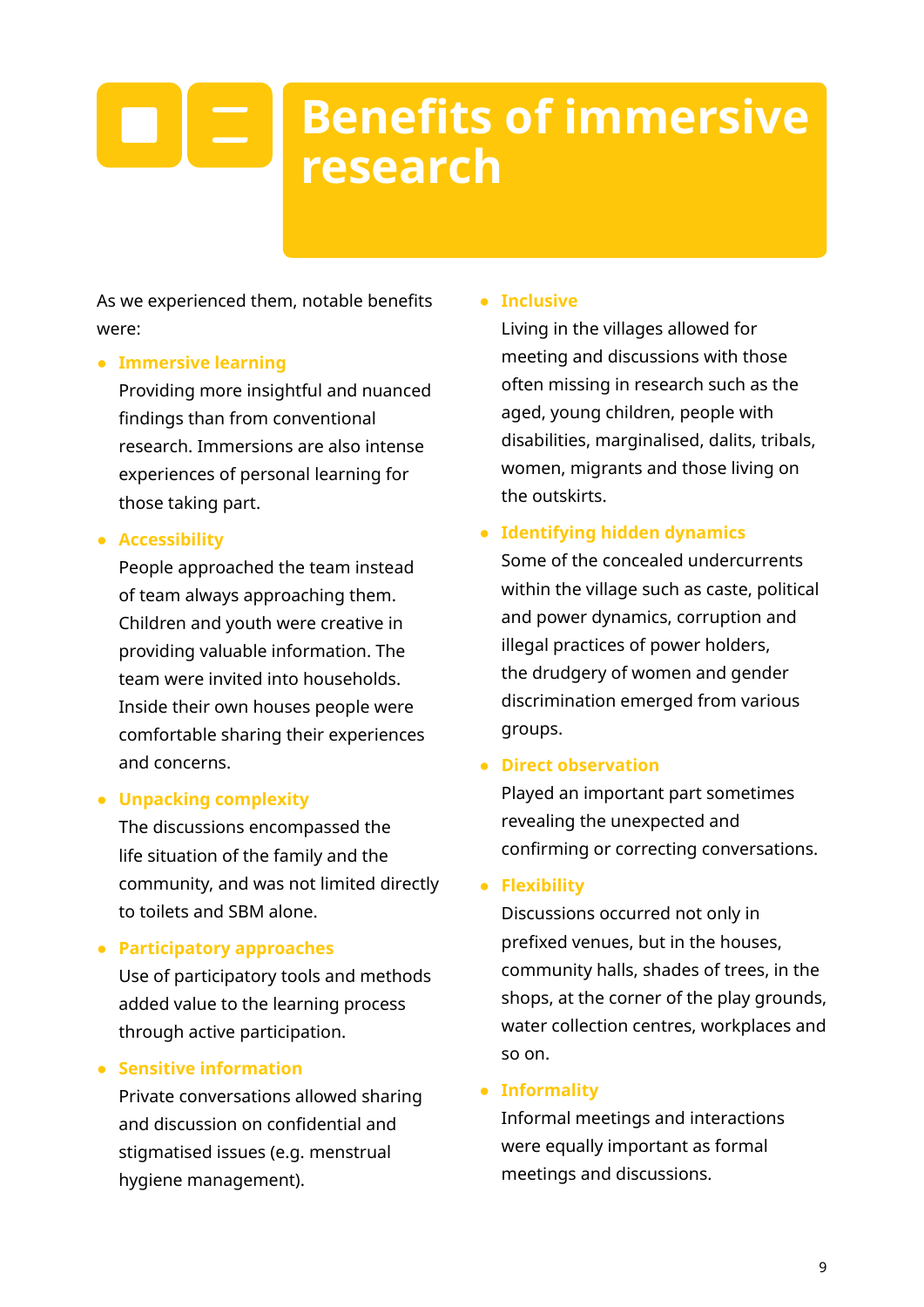#### <span id="page-9-0"></span>● **Triangulation**

Time and space was available to triangulate information and to get different viewpoints of different people in the communities. Unlike day visits, there was plenty of time, including for discussions in the early morning and especially after dark.

#### ● **Timeliness**

Immersive research enabled immediate feedback and findings to policy-makers, without the long lead times common with other research approaches.

### **Challenges faced in this immersive research**

In addition to other issues mentioned above, four which stood out were:

#### ● **Choice of host family and rapport building**

The team did not always manage to live with a less affluent and/or lower caste family. Some Sarpanch's and affluent families insisted that researchers stay with them which identified us with these power-holders. Another challenge was to ensure that the host family did not end up feeling that they were a substitute for a hotel stay.

#### ● **Biased information**

When those accompanying any of us were allied with the Sarpanch, special efforts were needed to avoid biased information. In one village, the researchers were initially perceived as 'toilet inspectors'. Local languages and dialects – requiring interpreters from within the community– might add a layer of difficulty to this.

#### ● **Capacity building**

The research team itself may require training in attitude and behaviour change, and skill building in facilitating nuanced discussions as well as an orientation to participatory methods.

#### ● **Team reporting**

Any diverse team from different organisations, like ours, can face problems of coordination and reporting. A shortcoming of our work has been delays in finalising reports. We partially offset this by quick feedback through a sharing workshop and informal direct communication with the Ministry of Drinking Water and Sanitation.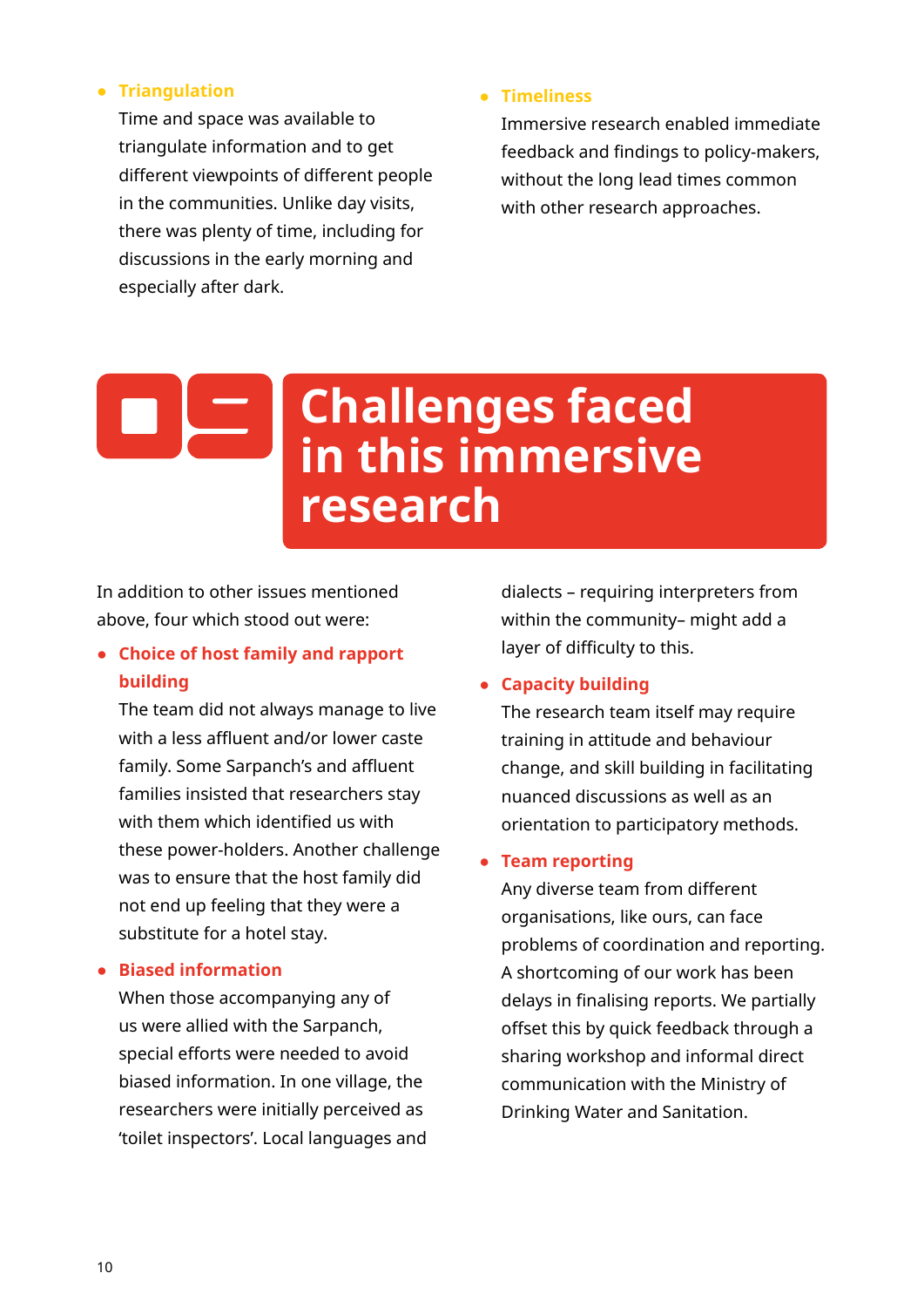### <span id="page-10-0"></span> $\mathbf{L}[\mathbf{C}]$ **Findings and follow up**

The findings raised an agenda for action, investigation and research. In addition to our own learning, which was considerable and vividly memorable, we conclude with a few insights with implications for policy, practice and research. These and numerous others are to be found more comprehensively in the main report and the policy and practice note (see **[wateraidindia.in/immersion-sbm](http://wateraidindia.in/immersion-sbm/)**).

#### ● **Caste and power**

The *Nigrani Samitis* (monitoring committees) and children committees were largely from the dominant castes, and in one case all from the Sarpanch's family.

#### ● **Septic tanks**

A high but unknown proportion of socalled septic tanks had no cement base. In one village, there were indications this might be around half of them. Baffles, cement bases and attached soak pits appeared to be rare. Self emptying with a pump either into the street or a nearby field was effectively concentrating open defecation (OD) near to dwellings.

#### ● **Twin pits**

Ignorance of technical details was widespread together with fears of early filling.

#### ● **IEC**

IEC in villages, if there had been any, appeared ineffectual.

#### ● **ODF**

Only one of the eight villages could be considered ODF. Verification had tended to accept 80-90 per cent coverage or even less – less than 20 per cent in one remote village. In all villages, there was unfinished business.

#### ● **Water**

Water was a significant variable affecting not just women but also linked with open defecation more than commonly recognised. Estimates for amounts of water needed for cleaning toilets varied widely.

Some of these are being followed up with commissioned rapid huntergatherer exploratory research to prepare statements of knowledge and what more needs to be known.